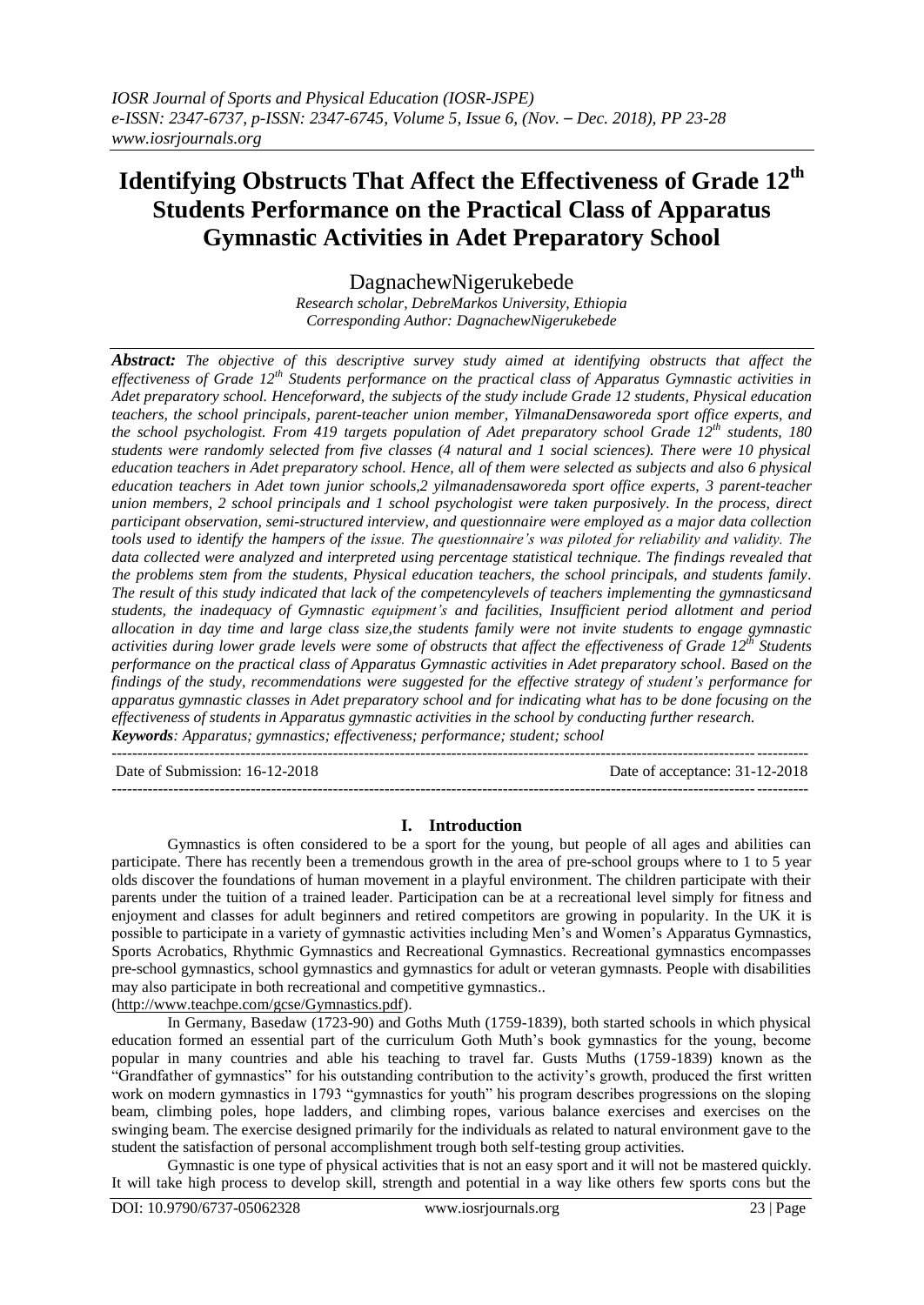effectiveness and success on new movements in mastering overcome like other sports can offer. Gymnastic can be classified in to apparatus and non-apparatus gymnastics. In the Ethiopian high school and preparatory physical education context, non-apparatus gymnastics is given for high school students, whereas apparatus gymnastics is given for preparatory schools.

Effectiveness of apparatus gymnastic activity is a process in which students are achieving there setting goals of practical apparatus gymnastic activities based on their performance at the end of the semester.

In gymnastics, we are mostly concerned with technical factors, in that all disciplines come with exceedingly rigorous technical requirements for elements demanding extreme precision; with mental factors, in that these exercises come with a high risk factor; the quality of gymnastics equipment is also essential to accident prevention: quality of apparatus, landing mats, floors. Technical requirements provided in the rules and code of points (a veritable bible which lists the value of each exercise) may play an important part in the onset of specific chronic pathologies or accidents (Dr. Michel Leglise and Dr. Michel Binder [\(http://www.fig](http://www.fig-gymnastics.com/)[gymnastics.com/\)](http://www.fig-gymnastics.com/).

There are different kinds of apparatus gymnastic activities, but Adet preparatory school students are learning Horizontal bars, parallel bars and vaulting horse both theoretical and practical classes. When we see the effectiveness of student's performance on practical class of apparatus gymnastic activities given by the physical education teacher, majority of Grade  $12<sup>th</sup>$  students were not successful too.

Qualified and dynamic leadership is essential to the implementation of an effective and comprehensive program of physical education in the secondary school (Bucher and Kong, 1974).

Training loads in gymnastics are typically quantified by assessing weekly hours of gymnastics specific training (Burt, Naughton, Higham, &Landeo, 2010).

There were 16 grade  $12<sup>th</sup>$  rooms in Adet preparatory school, among those rooms 8 of them were the research site from  $12^{th}$  G-12<sup>th</sup> N. Even if these rooms were performed apparatus gymnastic activities in the  $1<sup>st</sup>$ semester practical sessions, majority of grade  $12<sup>th</sup>$  students seems a difficult job to do apparatus gymnastic activities effectively. This was highly influenced for majority of students were not scoring good result concerning the performance of apparatus gymnastics, lack of interest for the subject physical education, it creates lack of confidence to do so. Therefore, this study aims to assess the effectiveness of students on the practical class of apparatus gymnastic activities together with the value of its proper execution on scientific basis. It also expected to provide valuable support for improving the effectiveness of performing the activity.

The main aim of conducting this research was identifying hampers that affect the effectiveness of Grade  $12<sup>th</sup>$  students' performance on the practical class of apparatus gymnastic activities in Adet preparatory school.

## **II. Statement Of The Problem**

Apparatus gymnastic course in the preparatory school level were facing different obstructs for the effective performance of students. In that, class size, the competency level of the coach, the interest of students, equipment's, engagement of lower grade levels, and time allotment of the subject. As I have seen it the last 9 years ago as a physical education teacher, grade 12 students in Adet preparatory school were not effective regarding the implementation of performing apparatus gymnastics, because of this majority of students were not score a good result about apparatus gymnastic course. So that, the rationale of this research study is identifying the major hampers that affect the effectiveness of Grade  $12^{\text{th}}$ students' performance for apparatus gymnastics in Adet preparatory school and to indicate possible solutions.

#### **HYPOTESES**

There were many obstructs that affect the effectiveness of Grade  $12<sup>th</sup>$  students' performance on the practical class of apparatus gymnastic activities in Adet preparatory school. But the researcher hypothesized the majority of obstructs enclosed by the following three basic points:-

- Shortage of gymnastic equipment and facilities has the main obstructs of the effectiveness of students performance on apparatus gymnastic activities
- Insufficient period allotment and period allocation in day time and large class size has also major obstructs of the effective performance of apparatus gymnastics.
- The competency levels of teachers implementing the gymnastics and students lower grade level engagement of gymnastic activities has the major obstructs of the effective performance of apparatus gymnastics in Adet preparatory school.

#### **SIGNIFICANCE OF THE STUDY**

The gymnastic sport program in these schools should be enjoyable and provide opportunities for students to develop a positive association with physical activity. Through the activity, students are given the opportunity to participate in a variety of physical activities and acquire the concepts and skills that will enable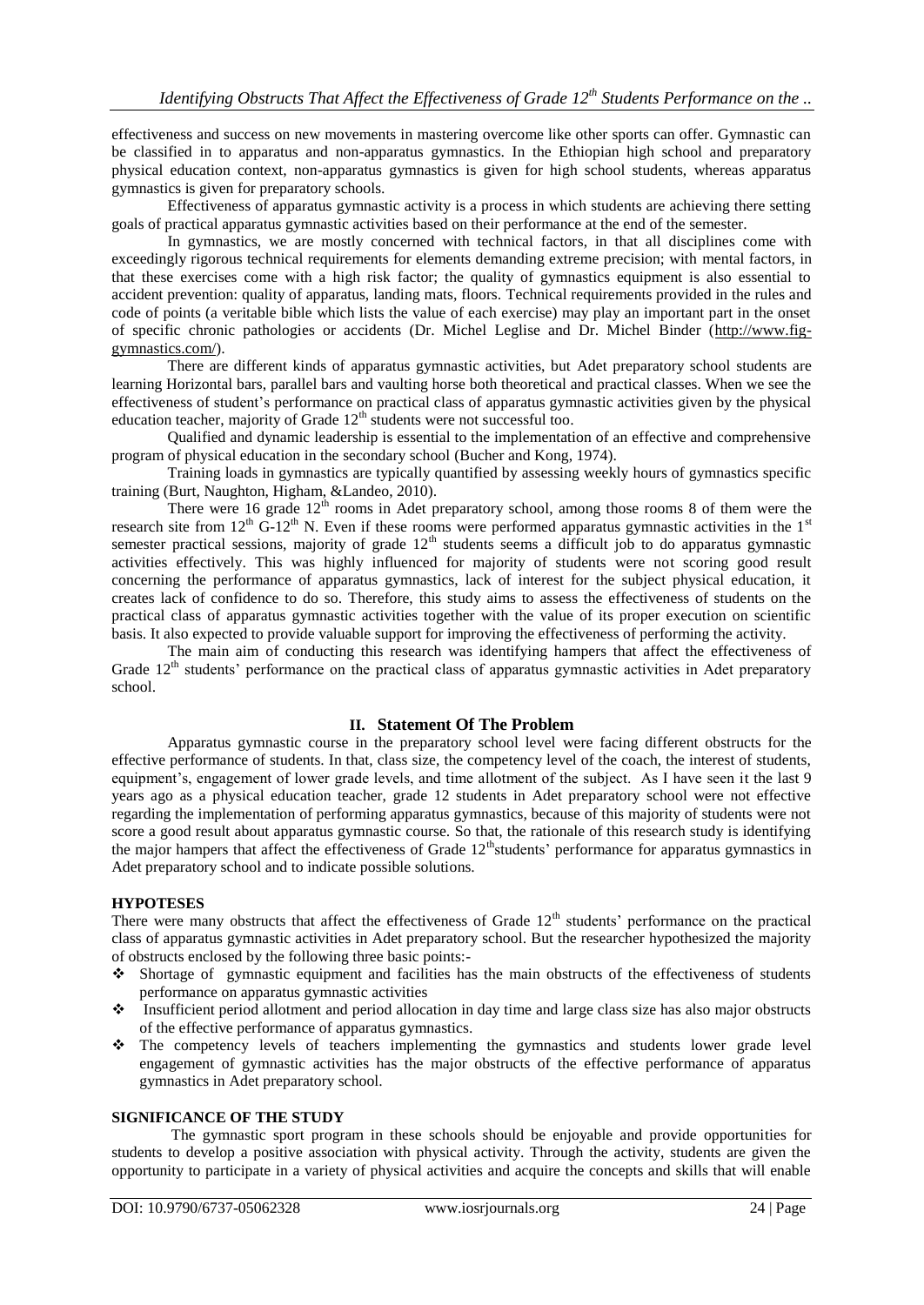them to participate in these sports both for leisure and to score good result. In addition, apparatus gymnastic provides a natural platform and valuable opportunities to develop self-management skills, social and cooperative skills, and build character. It serves to complement other educational areas in promoting the desired outcomes of education. In particular, gymnastic helps to cultivate healthy habits, teamwork, resilience and resolve. Besides, the effective performance of students in Apparatus gymnastic will be having high importance to score an excellent result in their own grade levels for Physical education subject. It may offer considerable contribution to in rich the relevant approach to those who are responsible teacher and students to the subject and important situation of effectiveness of apparatus gymnastic within the school and even outside the school they may get a chance to be competent in gymnastically activities.

#### **SCOPE OF THE STUDY**

Although the effectiveness of students on the practical class of apparatus gymnastic activities are suffering at different preparatory schools in the Amhara region in, to make the study specific and manageable, it was conducted the 5 Natural and 1 social classes/rooms of Adet preparatory school, Grade  $12^{th}$  G-12<sup>th</sup> K and  $12^{th}$ M students.

## **III. Objective Of The Study**

## **General Objective of the Study**

The universal objective of this study was intended at to identify major obstructs of Adet preparatory school Grade  $12<sup>th</sup>$  students in the effectiveness of apparatus gymnastics practical activities

#### **Specific Objectives of the Study**

The specific objectives of this study were to:

1. To assess the current result of Apparatus gymnastic course of Grade 12 students in Adet preparatory school

2. To identify obstructs, determinants and problems of Adet preparatory school grade 12<sup>th</sup> students on executing the practical class of Apparatus gymnastic activities.

3. To provide new idea that will contribute greater success for the students are currently facing in the effectiveness of students to perform apparatus gymnastic activities.

4. To draw lesson indicators that will give input for future improvements and solve problems.

#### **RESEARCH DESIGN**

The study was discovered the major obstructs that affect the effectiveness of Grade  $12<sup>th</sup>$  students' performance in Apparatus Gymnastic practical activities in Adet preparatory school. Therefore, in order to address the intended purpose, the researcher used a descriptive survey method in research design for the appropriateness of the aptness of data.

#### **SOURCES OF DATA**

The researcher used both primary and secondary data. Students, physical education teachers, home room teachers, parent-teacher union members, and school principals were used as primary source of data. Secondary data were collected from recent publications and other related documents.

#### **SAMPLING AND SAMPLING TECHNIQUES**

The researcher adapted simple random and purposive sampling techniques. The students and parentteacher union members were selected random sampling technique. Whereas, the physical education teachers, home room teachers and school principals were selected purposive sampling methods in order to get a range of experiences related to major obstructs affecting the effectiveness of Grade 12<sup>th</sup> students' performance in Apparatus Gymnastic practical activities in Adet preparatory school.

## **DATA GATHERING INSTRUMENTS**

## **Observation**

The researcher was used one of the data gathering tool of the direct participating observation that was made to have seen the competence level of Physical education teachers, the interest of students to engage the practice, the class size, time allotment for the practical session, equipment's and facilities, During the observation time, the researcher used structured check list to collect data.

#### **Questionnaire**

To acquire the necessary information from students and physical education teachers about the effectiveness of Grade 12<sup>th</sup> students' performance in Apparatus Gymnastic practical activities in Adet preparatory school a questionnaires was arranged. Open and closed ended form. In addition to this, to make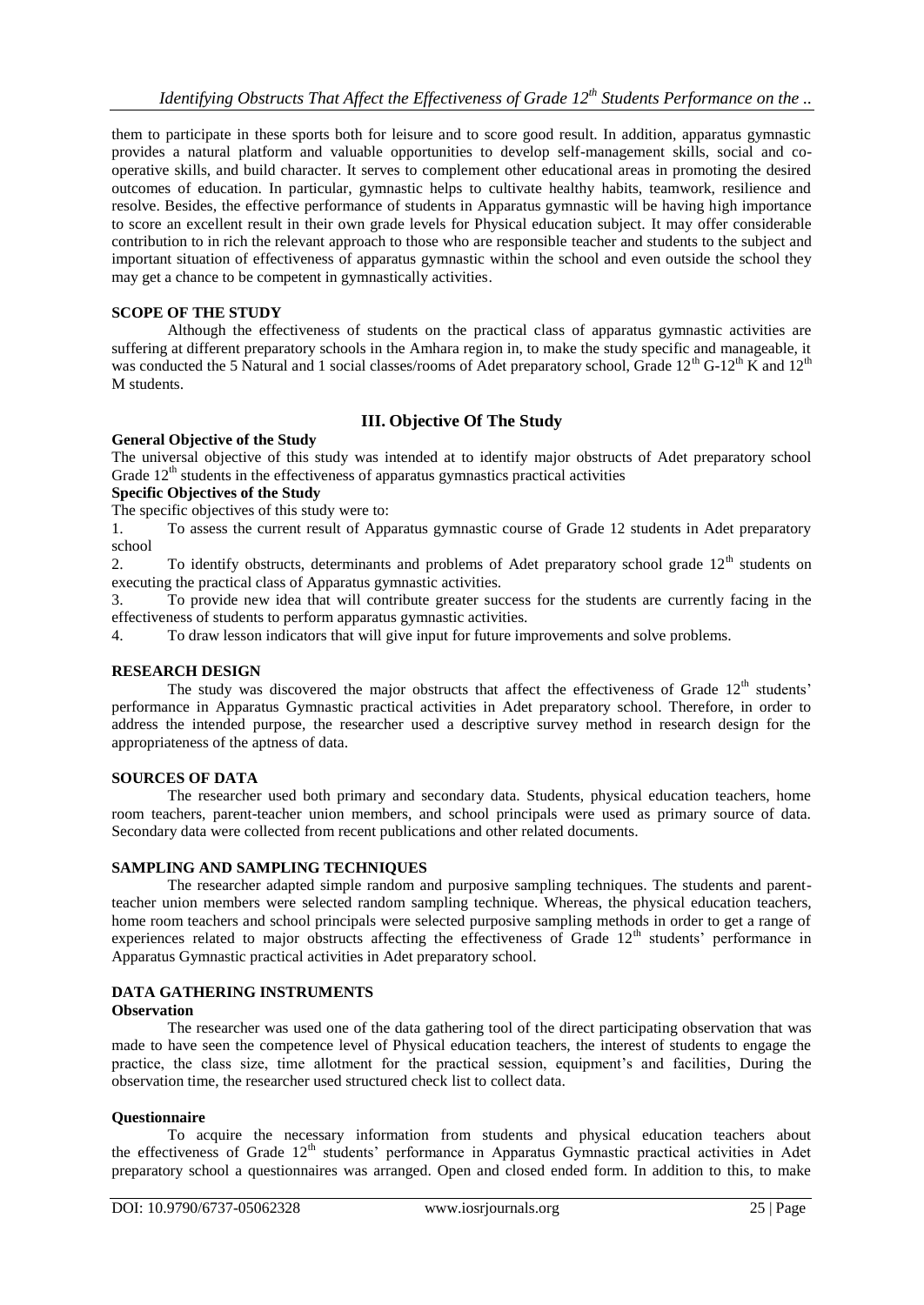privacy, the respondents were not asked to set their names on the questionnaire. As a replacement for, they were gently requested to indicate the performance of students), age, current educational status and Sex.

#### **Interview**

The interview was conducted to school principals, home room teachers, parent-teacher union members due to their direct relation of students. Ahead of starting the interview, the interviewees were well informed about the function of the study. Furthermore, for the purpose of ethical consideration, they were informed that no offended would be come to them because of their participation in the study. On top of this, they were informed that they would remain nameless in the presentation and discussions of the results of the study.

#### **METHOD OF DATA ANALYSIS**

The evidence gathered through questionnaire were ordered, structured and framed to suit analysis and conclusion. When interpreting the data was analyzed one of statically acceptable tools (percentages) and descriptive statements method was use to questions that require quantitative dimension. Information generated from the interviews, and direct participant observation, open ended items in the questionnaires were analyzed and presented qualitatively.

## **IV. Finding**

#### **Background Characteristics of the Study Groups**

Based lying on the responses gathered from participants 110 (61%) were males and 70 (39%) females. The educational status of the respondents show that all 180 (100%) were attended in grade 12 students. Whereas, the majority 9 (90%) of physical education teachers were degree holders and the remaining 1(10%) of them was the only Master of degree holder. Concerning to the respondents age almost 160 (88.88%) of student and 8(80%) of physical education respondents their ages lies in between 16-20 and 31-35 years old respectively that were youngsters. More over 70% of the respondents indicates that they have no good experience in Apparatus gymnastics sport.

#### **INTERPRETATION OF DATA**

Under this portion the data that were collected through the different data gathering instruments were imminent and interpreted.

| rasiverent murrest or apparatus gymnastic actricities. |                |                                                |                             |      |  |  |  |
|--------------------------------------------------------|----------------|------------------------------------------------|-----------------------------|------|--|--|--|
| Responses                                              |                | Frequency of response in percentage $(\%)$ (N= |                             |      |  |  |  |
|                                                        | students       |                                                | Physical education teachers |      |  |  |  |
|                                                        | N <sub>o</sub> | $\%$                                           | N <sub>o</sub>              | $\%$ |  |  |  |
| Very high                                              |                | 3.33                                           |                             |      |  |  |  |
| High                                                   | 19             | 10.55                                          |                             | 10   |  |  |  |
| Medium                                                 | 26             | 14.14                                          |                             | 20   |  |  |  |
| Low                                                    | 46             | 25.55                                          |                             | 10   |  |  |  |
| Very low                                               | 83             | 46.11                                          |                             | 60   |  |  |  |
| Total                                                  | 180            | 100                                            | 10                          | 100  |  |  |  |

#### **Table1.The interest of apparatus gymnastic activities:**

The above table 1 exhibits that the majority 46.11 % and 66 % respondents of students and Physical education teachers respectively were replied that they have not that much interest to perform apparatus gymnastic activities in practical sessions. Based on this response, we can suggest that lack of interest may affect the effective performance of students in apparatus gymnastics in Adet preparatory school.

| Table2. Regarding weekly period of the subject physical education and class size |  |  |  |  |  |  |  |  |
|----------------------------------------------------------------------------------|--|--|--|--|--|--|--|--|
|----------------------------------------------------------------------------------|--|--|--|--|--|--|--|--|

| Item                                                                                                                                          | Frequency of response in percentage $(\%)(N=$ |          |           |                             |           |             |
|-----------------------------------------------------------------------------------------------------------------------------------------------|-----------------------------------------------|----------|-----------|-----------------------------|-----------|-------------|
|                                                                                                                                               | <b>Students</b>                               |          |           | Physical education teachers |           |             |
|                                                                                                                                               | Yes                                           | No.      | Total     | Yes                         | No        | Total       |
| Does Weekly one period for apparatus<br>practical<br>gymnastic<br>is<br>session<br>sufficient in relation to the class size<br>of the school? | 36(20%)                                       | 144(80%) | 180(100%) | 2(20%)                      | $8(80\%)$ | $10(100\%)$ |

As shown in the above table 2, the majority, 80% of student and physical education teacher respondents were replied that one period per week session for executing apparatus gymnastic activities in relation to the large size of the school was insufficient too. This indicate that the time allotment and class size of the school were not be related and this may be a great obstruct for the effective performance of Apparatus gymnastic practical activities for Grade  $12<sup>th</sup>$  students in Adet preparatory school.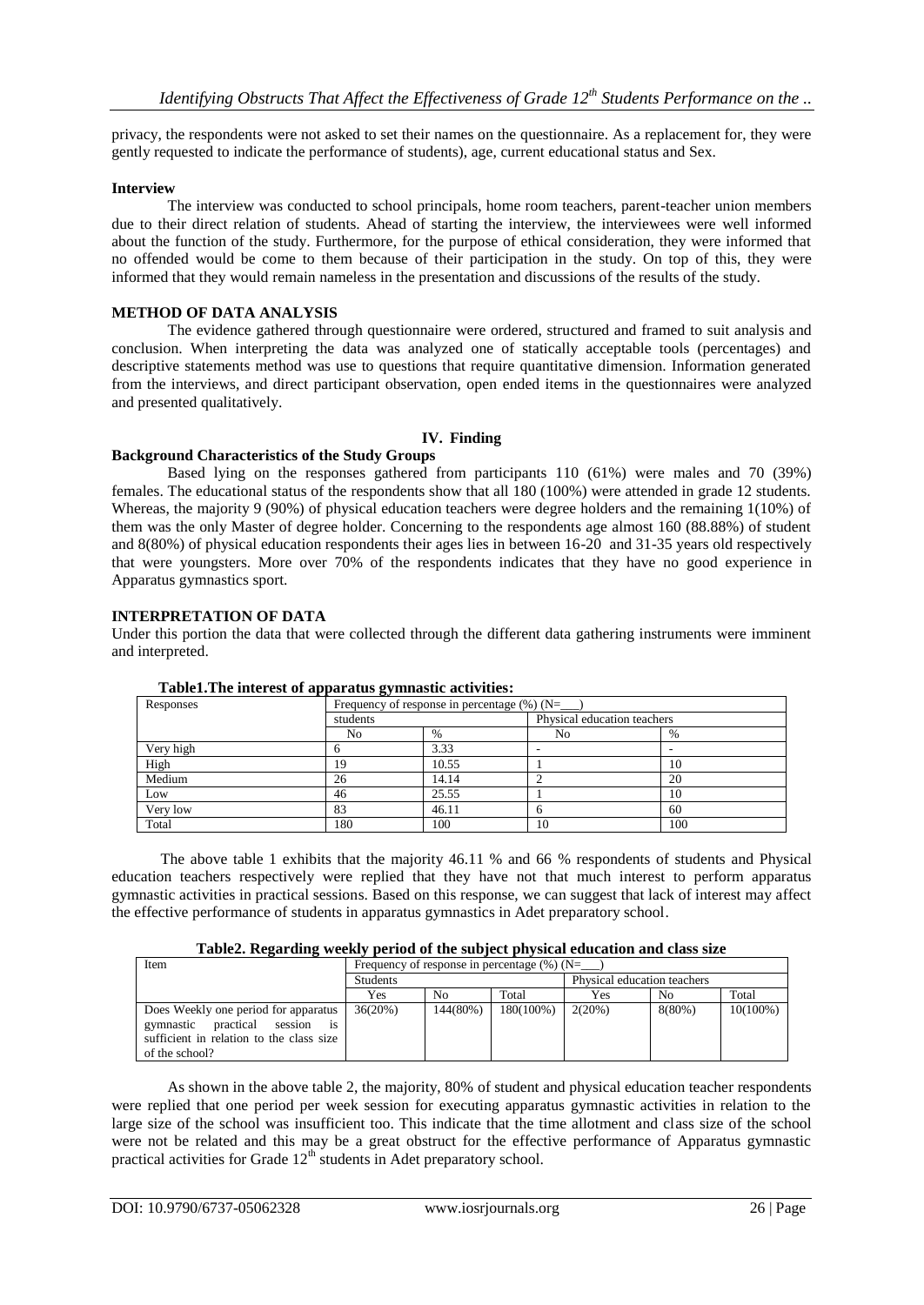| Item                                                                     | Frequency of response in percentage $(\%)(N=$ |                             |           |           |                |          |
|--------------------------------------------------------------------------|-----------------------------------------------|-----------------------------|-----------|-----------|----------------|----------|
|                                                                          | <b>Students</b>                               | Physical education teachers |           |           |                |          |
|                                                                          | Yes                                           | N <sub>0</sub>              | Total     | Yes       | N <sub>0</sub> | Total    |
| Is there adequate gymnastic equipment's<br>and facilities in the school? | 19(10.55%)                                    | 161(89.44%)                 | 180(100%) | $1(10\%)$ | $9(90\%)$      | 10(100%) |

## **Table3. Gymnastic equipment's and facilities in the school**

Results about equipment's and facilities of gymnastic, the majority 89.44% of student's respondents and 90% of physical education respondents were responded that the gymnastic equipment's and facilities were not adequate. Based on the responses of teachers as similar to students, there was a shortage of equipment's and facilities to execute apparatus gymnastic for grade  $12<sup>th</sup>$  students in Adet preparatory school. In general, on the basis of the above explanation it may be correct to conclude that practical gymnastic training was nothing without the fulfilment of equipment's and facilities, this may lead to say that students were not be equipped with adequate performance that can enable them to succeed their own goals about apparatus gymnastic activities.

|  |  |  | <b>Table 4; Teachers competency</b> |
|--|--|--|-------------------------------------|
|--|--|--|-------------------------------------|

| Responses                                                                                                                          | Frequency of response in percentage $(\%)$ (N= |                |            |                             |           |             |  |
|------------------------------------------------------------------------------------------------------------------------------------|------------------------------------------------|----------------|------------|-----------------------------|-----------|-------------|--|
|                                                                                                                                    | students                                       |                |            | Physical education teachers |           |             |  |
|                                                                                                                                    | Yes                                            | N <sub>0</sub> | Total      | Yes                         | No.       | Total       |  |
| Do you believe that the competency<br>level of physical education teacher to<br>teach the apparatus gymnastic activity<br>is good? | 64 (35.55%)                                    | 116(64.44%)    | 180 (100%) | $4(40\%)$                   | $6(60\%)$ | $10(100\%)$ |  |

The above table 4 exhibits that, 64.44% of the respondents of students and 60% of teachers were replied that physical education teachers that delegated to teach apparatus gymnastic activities in Grade  $12<sup>th</sup>$  were not have good competency level to teach apparatus gymnastic activities practically. This indicated that the incompetency level of physical education teacher in Adet preparatory school may have a great obstruction for the effective performance of grade  $12<sup>th</sup>$  students in this school.

| Table 5: Student's engagement from lower grade levels |
|-------------------------------------------------------|
|-------------------------------------------------------|

| Responses                                        | Frequency of response in percentage $(\%)$ (N= |                |              |                             |             |             |
|--------------------------------------------------|------------------------------------------------|----------------|--------------|-----------------------------|-------------|-------------|
|                                                  | students                                       |                |              | Physical education teachers |             |             |
|                                                  | No                                             | $N\%$          | total        | No                          | $\%$        | total       |
| you think that like grade 12 <sup>th</sup><br>Do | 16(8.88%)                                      | $164(91.11\%)$ | $180(100\%)$ |                             | $10(100\%)$ | $10(100\%)$ |
| practical apparatus gymnastics activity          |                                                |                |              |                             |             |             |
| that has been thought in lower grade             |                                                |                |              |                             |             |             |
| levels?                                          |                                                |                |              |                             |             |             |

The response given by the respondents in the above table 5, the majority 91.11% of students and all of physical education teacher respondents replied that many students were not engaged apparatus gymnastic activities in the lower grade levels. This indicated that students were not a chance to engage in the lower grade levels had a great impact for the current grade level effective performance of apparatus gymnastic activities.

## **V. Conclusion**

According to this research Apparatus gymnastic is the basic and one of the physical education part Apparatus gymnastic is one of interesting activities and can make student strong, agile, healthy, fit and support to develop self-confidence, self-esteem, and cooperation, because of the heaviness and the lower level competency of physical education teacher, many students have not been interest to learn and perform those interesting activities. But according to the finding artistic gymnastic is not implemented properly in Adet preparatory school in case of many factors. From those factors some of them are: - shortage of equipment's and facilities, lack of lower grade level engagement, large class size, weekly one period is insufficient time allotment for the subject, absence of  $1<sup>st</sup>$  aid kit and  $1<sup>st</sup>$  aid giver inside the school, and the competency level of physical education teacher implementing the apparatus gymnastic practical activities were not good. This indicated that the mentioned problems were the major obstruction of the effective performance of Apparatus gymnastic practical activities for Grade  $12<sup>th</sup>$  students in Adet preparatory school.